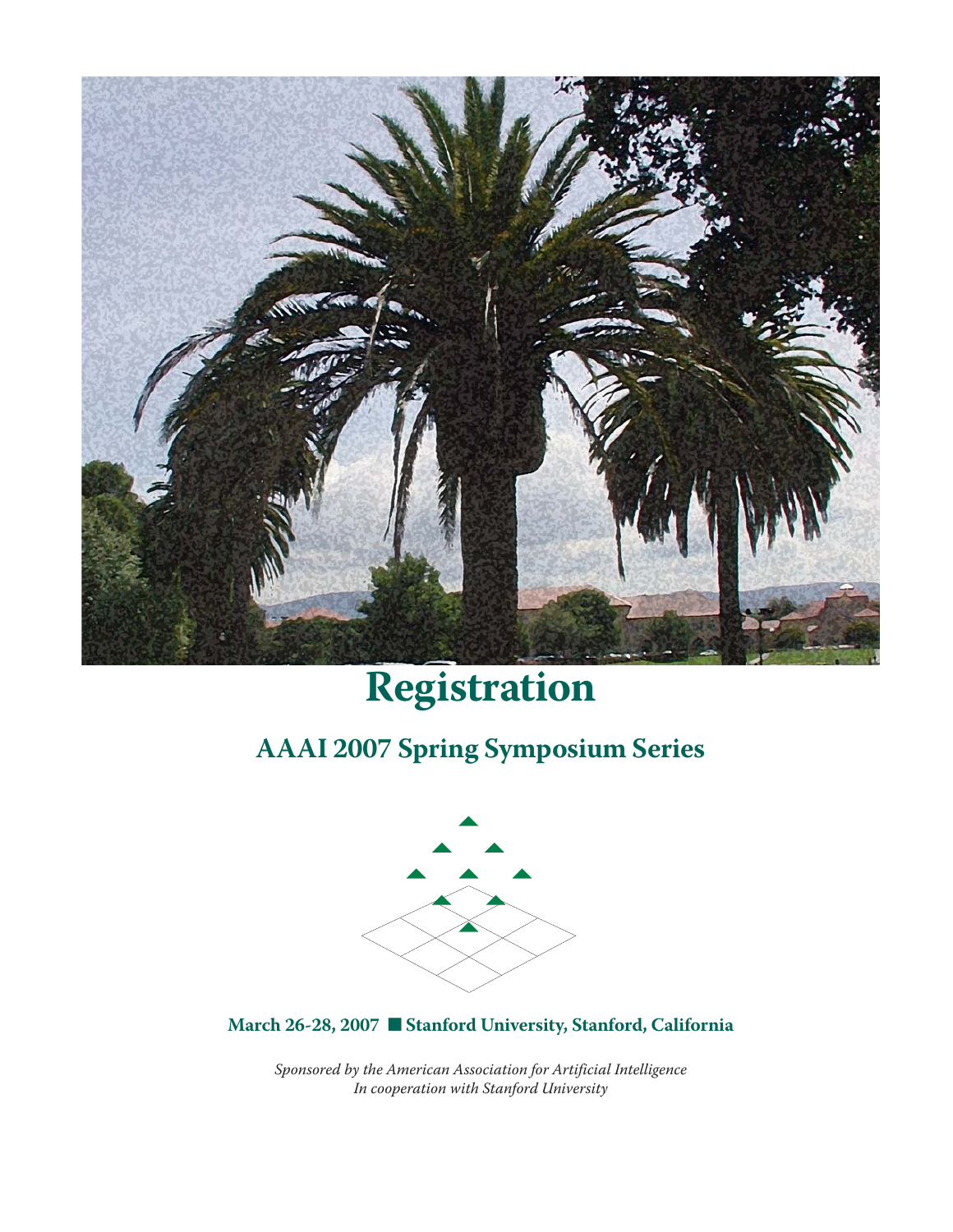## **Registration Deadlines**

- ❏ February 9, 2007: Invited participants
- ❏ February 23, 2007: Hotel reservation cut-off date
- ❏ March 2, 2007: Final (open)
- ❏ March 9, 2007: Refund requests in writing

The American Association for Artificial<br>Intelligence, in cooperation with Stan-<br>ford University's Department of Com-<br>puter Science, presents the 2007 Spring Sym-Intelligence, in cooperation with Stanford University's Department of Computer Science, presents the 2007 Spring Symposium Series, to be held Monday through Wednesday, March 26-28, 2007 at Stanford University. The topics of the nine symposia are:

- Control Mechanisms for Spatial Knowledge Processing in Cognitive / Intelligent Systems
- Game Theoretic and Decision Theoretic Agents
- Intentions in Intelligent Systems
- Interaction Challenges for Artificial Assistants
- Logical Formalizations of Commonsense Reasoning
- Machine Reading
- Multidisciplinary Collaboration for Socially Assistive Robotics
- Quantum Interaction
- Robots and Robot Venues: Resources for AI Education

Each symposium will have limited attendance. Participants will be expected to attend a single symposium throughout the symposium series. In addition to participants selected by the program committee of the symposia, a limited number of other interested parties will be allowed to register in each symposium on a firstcome, first-served basis. To register, please fill out the registration form, and send it along with payment to:

2007 Spring Symposium Series AAAI, 445 Burgess Drive Menlo Park, CA 94025 TeleTelephone: (650) 328-3123 Fax: (650) 321-4457\* E-mail: sss07@aaai.org\*

#### **Tentative Program Schedule**

#### *(Subject to change)*

- Monday, March 26 9:00 AM – 5:30 PM: Symposia sessions 6:00 PM – 7:00 PM: Reception
- Tuesday, March 27 9:00 AM – 5:30 PM: Symposia sessions 5:45 PM – 7:30 PM: Plenary session
- Wednesday, March 28 9:00 AM – 12:30 PM: Symposia sessions

Registration will be held at Stanford University on the lower level of the Cummings Art Building in the foyer of Annenberg Auditorium.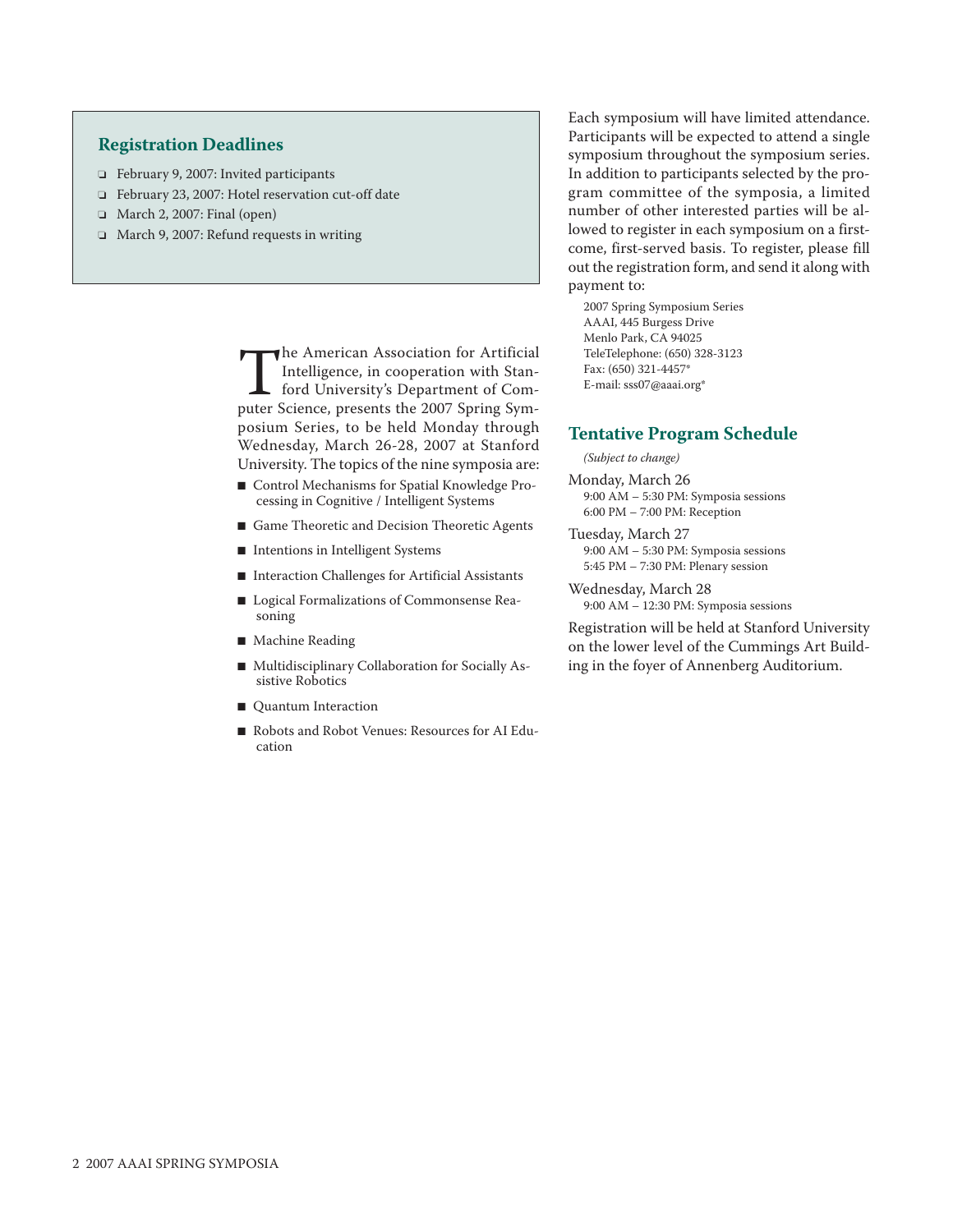CRUCIAL ASPECTS OF COGNITIVE systems, whether robots, (software) agents, or humans are (1) spatial knowledge processing, and (2) mechanisms for control of information processing. Over the last few decades, there has been a growing interest in the understanding and realization of both aspects in all three types of cognitive systems. Despite the substantial research effort devoted to control mechanisms and spatial knowledge processing as such, however, control mechanisms for spatial knowledge processing have mostly been neglected. Therefore, results about and conceptions of control mechanisms in spatial knowledge processing are hardly available. For example, in the light of the numerous different spatial representations proposed so far, the question arises by which control mechanisms the employment of the most suitable representation structure can be achieved.

This symposium will explore possible approaches to realize control in spatial cognition in the form of, for example, computational cognitive models or control mechanisms for robots and software agents. The focus is on the integrating control aspects and spatial cognition rather than just on specific results from one of the fields.

Questions of interest include the following:

- How is the construction of spatial representations controlled?
- How is processing that makes use of spatial representations controlled?
- How is it decided which spatial representations to construct?
- Given several existing spatial representations, how is the selection of one or more of them for processing controlled?
- If different spatial representations are combined, how is such a combination controlled?
- What are efficient ways to realize control in spatial knowledge processing?
- Are control mechanisms used in spatial knowledge processing the same as in other domains? If not, what are the differences?

The symposium will provide an interactive forum with extensive discussion time and group interactions. There will be a series of selected oral presentations with significant question and answer time, as well as topic-oriented group discussion sessions.

# **Organizing Committee**

Holger Schultheis, Universität Bremen (schulth@sfbtr8.uni-bremen.de); Thomas Bar kowsky, Universität Bremen (barkowsky@sfbtr8.uni-bremen.de); Benjamin Kuipers, The University of Texas at Austin (kuipers@cs. utexas.edu); Bernhard Hommel, Leiden University (hommel@fsw.leidenuniv.nl)

#### **Program Committee**

Ramon López de Mántaras, Spanish Council for Scientific Research (CSIC); Gerard Ligozat, LIMSI-CNRS, Paris-Sud University; Mary-Anne Williams, University of Technology, Sydney; Christian Freksa, Universität Bremen; Rainer H. Kluwe, Helmut-Schmidt-University, Hamburg; Kathleen Stewart Hornsby, University of Maine

# **For More Information**

For more information about the symposium see the supplementary symposium web site (www.sfbtr8.uni-bremen.de/CoMe/).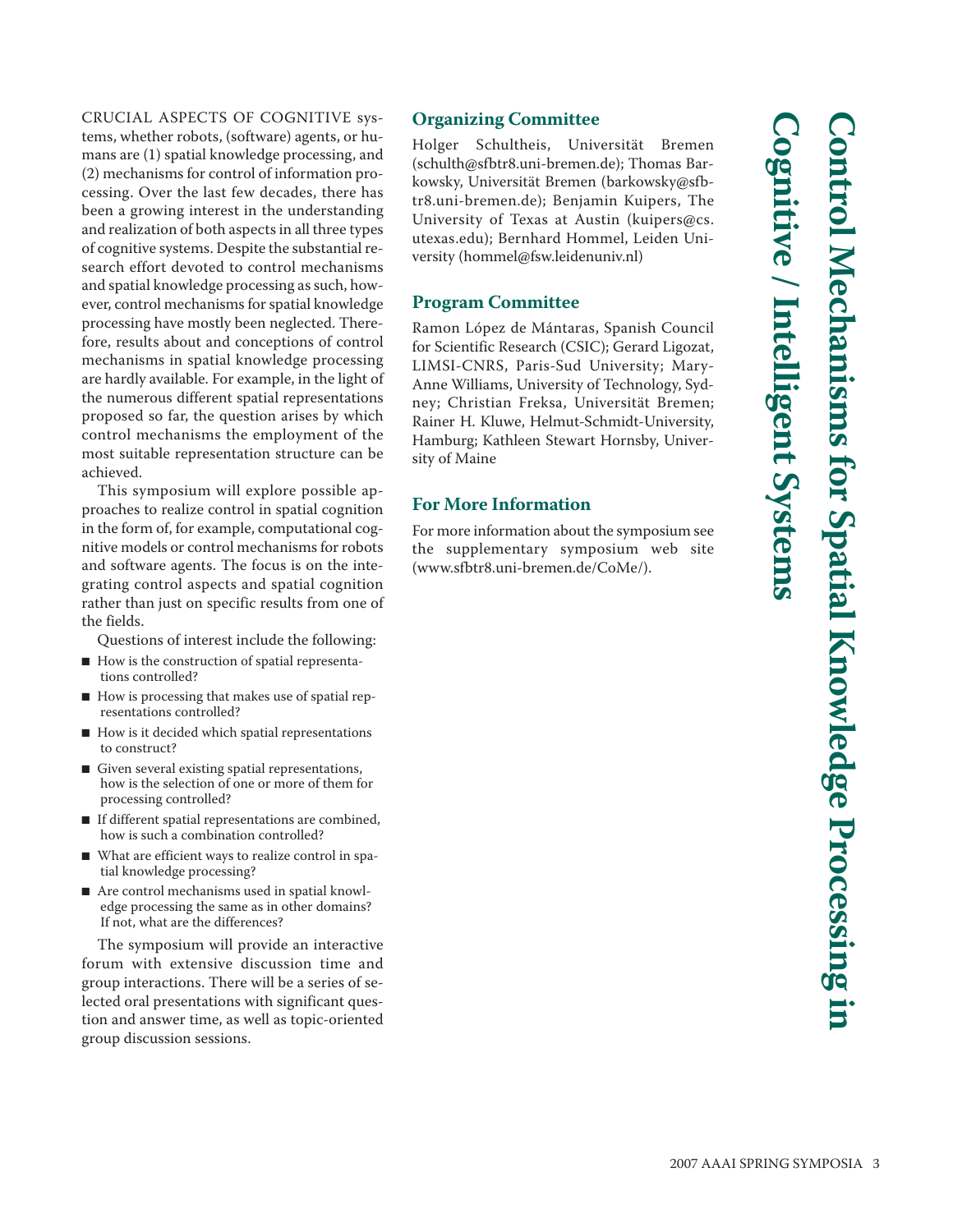GAME THEORY AND decision theory have proved to be powerful tools with which to design autonomous agents, and to understand interactions in systems composed of many such agents. Decision theory provides a general paradigm for designing agents that can operate in complex uncertain environments and can act rationally to maximize their preferences. Game theory adds to the decision-theoretic framework the idea of multiple agents interacting within a common environment.

This symposium brings together researchers working on the theoretical foundations as well as on applications. The papers presented will be devoted to designing agents providing security against multiple attackers, agents for distributed planning and scheduling, learning while interacting with others, stochastic resource allocation, automated mechanism design, combinatorial auctions, as well as foundational issues of solution concepts for decision making in single agent and multiple agent settings.

Multiple invited speakers will deliver guest presentations.

#### **Organizing Committee**

Piotr Gmytrasiewicz, University of Illinois at Chicago (piotr@cs.uic.edu); Simon Parsons, Brooklyn College, City University of New York (parsons@sci.brooklyn.cuny.edu)

#### **Program Committee**

Cristina Biccheri (Carnegie Mellon University); Craig Boutilier (University of Toronto); Prashant Doshi (University of Georgia); Jon Doyle (North Carolina State University); Amy Greenwald (Brown University); Jeff Kephart (IBM Watson); Sarit Kraus (Bar-Ilan University); Rohit Parikh (City University of New York); Martijn Schut (Vrije Universiteit University); Richard E. Stearns (University of Albany); Wynn Stirling (Brigham Young University); Gerald Tesauro (IBM Watson); Leon van der Torre (Vrije Universiteit Amsterdam); Karl Tuyls (University of Leuven); Russell Vane (Litton PRC); William Walsh (IBM Watson); Michael Wooldridge (University of Liverpool); Shlomo Zilberstein (University of Massachusetts).

#### **For More Information**

For more information about the symposium see the supplementary symposium web site (www. cs.uic.edu/~piotr/gtdt07/).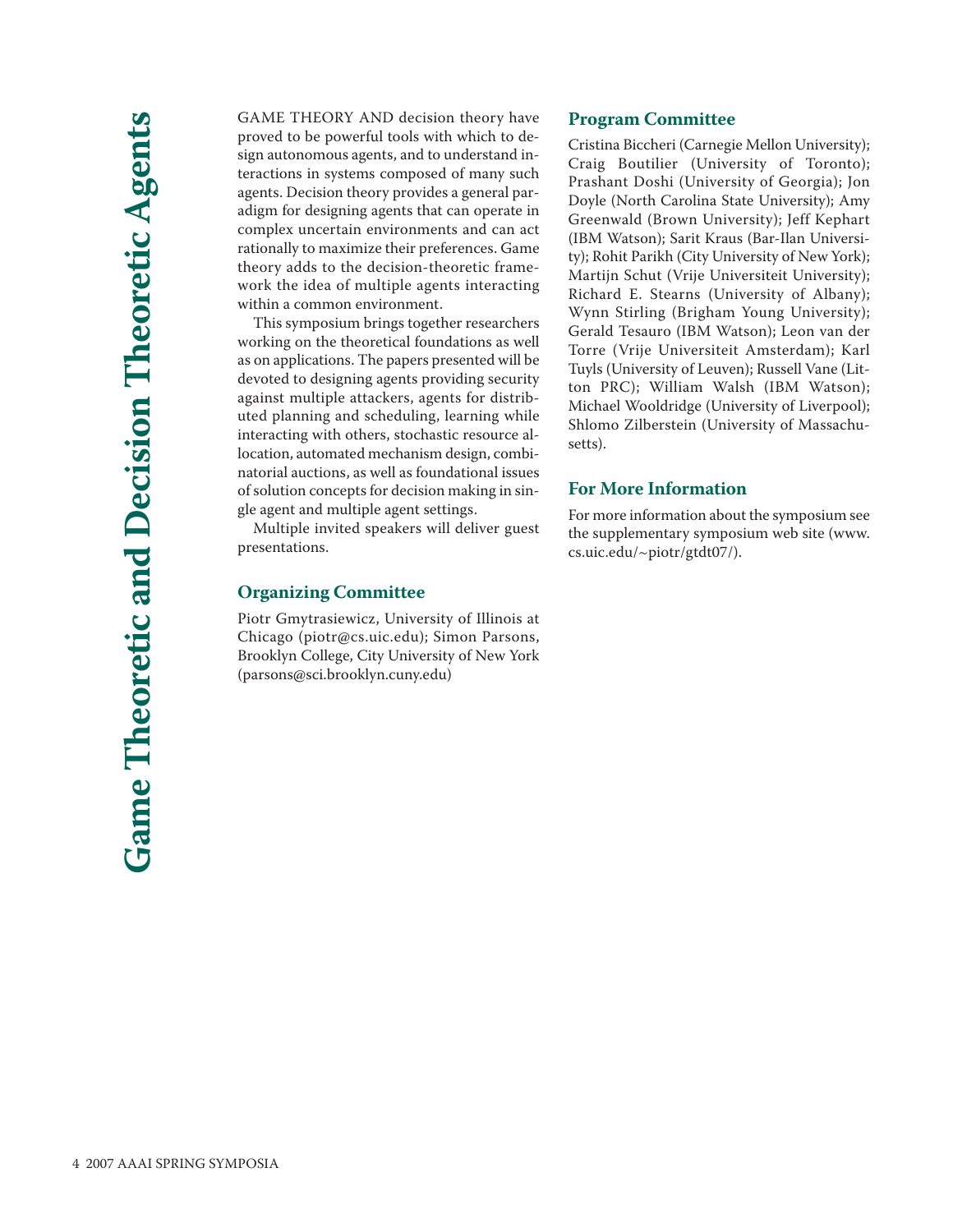THE SYMPOSIUM ON INTENTIONS in Intelligent Systems will address the role of intentions in the design and implementation of intelligent systems. Intentions, in the sense of agents having specific purposes in mind when they do things, have long played a central and organizing role in the analysis of intelligent behavior. This symposium will focus on AI topics such as the BDI model of intelligent behavior; the role of joint intentions, commitments, and obligations; the role of intentions in dialogue and collaborative systems; the use of intentions to manage limited computational resources; and connections between intentions and other aspects of intelligent behavior (for example, perception, memory, learning, planning, language, and emotion). The symposium is not intended to be a forum for airing abstract philosophical theories of intention or purely mathematical formalisms for representing intention. Rather the emphasis on "systems" in the title is intended to focus on the role of intentions in implemented (or reasonably foreseeable) AI systems that perform some intelligent task (however practical or realistic those might be right now). We welcome participation from researchers who have found a role for intentions in their systems or who are interested in doing so. The structure of the symposium will reflect the interests of the participants, who are urged to contact the organizers and participate in the planning.

# **Symposium Chair**

George Ferguson (ferguson@cs.rochester.edu)

# **Organizing Committee**

George Ferguson, University of Rochester; Candy Sidner, MERL; Chuck Rich, MERL; Karen Myers, SRI International; Phil Cohen, Natural Interaction Systems; James Allen, University of Rochester

# **For More Information**

For more information about the symposium see the supplementary symposium web site (www. cs.rochester.edu/research/sss07).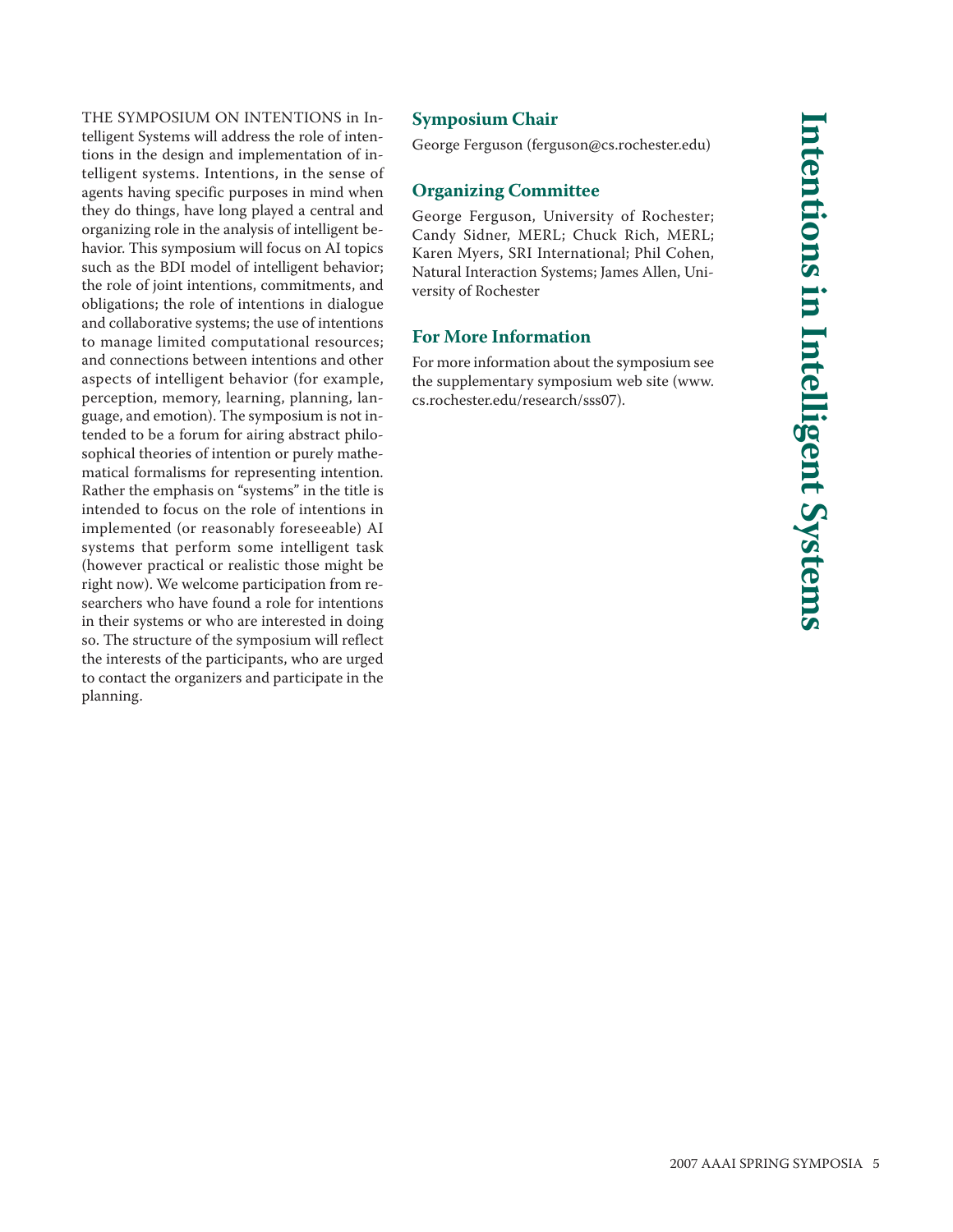IN AN INCREASINGLY COMPLEX world, a new wave of intelligent artificial assistants have the potential to simplify and amplify our everyday personal and professional lives. Whether robotic embodiments or software processes, these intelligent agents will help us manage our time, budgets, knowledge, and workflow as they assist us in our homes, offices, vehicles, and public spaces.

To realize the vision of truly useful assistants, our assistants must be personalized, aware of our preferences, adapting themselves to our ways as well as to new tasks. They must become our partners, able to engage in collaborative problem solving and decision making. Crucially, they must engender our trust over an extended period of time, because their behaviour will materially affect our interests and well-being, and even our own behaviour.

In all these capabilities, an essential aspect of the success of our assistants is their interaction with us and with other humans and agents in natural ways that are no more obtrusive than necessary. This interaction must be uniform and coherent over the various functions of the assistant, and be sensitive to the interaction conditions and modalities, and the user's time, mood, and cognitive focus.

Developing such intelligent assistants demands collaboration across disciplines. Designing interaction with them challenges us at the level both of fundamental concepts in human-agent communication and of applied research in system building. Hence, from a multidisciplinary perspective, this symposium will identify the critical issues raised by interaction with intelligent assistants, the specific challenges faced, and the current state of the art. The ultimate goal is to progress towards the most useful paradigms, methodologies, and implementations for human interaction with intelligent artificial assistants.

The symposium program will be centered around four topics of interest: (1) collaborative problem solving, (2) interaction principles and modalities, (3) trust, and (4) studies and comparisons of systems. A joint session will be shared with the colocated Symposium on Multidisciplinary Collaboration for Socially Assistive Robotics.

Henry Lieberman (MIT Media Laboratory) and Brad Myers (Human Computer Interaction Institute, Carnegie Mellon University) will give keynote presentations. The symposium will include plenary presentations of selected technical papers, a poster and demonstration session, an invited panel discussion, and multiple discussion periods to help foster significant interactions among participants. To stimulate interaction and encourage cross-fertilizing debate, commentators will offer perspectives of each presented technical paper.

#### **Organizing Committee**

Pauline Berry, SRI International; Timothy Bickmore, Northeastern University; Mihai Boicu, George Mason University; Justine Cassell, Northwestern University; Ed H. Chi, Palo Alto Research Center; Michael T. Cox, BBN Technologies; John Gersh, John Hopkins University; Jihie Kim, USC/Information Sciences Institute; Pragnesh Jay Modi, Drexel University; Donald J. Patterson, University of California at Irvine; Debra Schreckenghost, NASA Johnson Space Center/Metrica Inc.; Richard Simpson, University of Pittsburgh; Stephen F. Smith, Carnegie-Mellon University; Sashank Varma, Stanford; Neil Yorke-Smith (chair), SRI International

#### **For More Information**

For more information about the symposium see the supplementary symposium web site (www. ai.sri.com/~nysmith/organizing/sss07).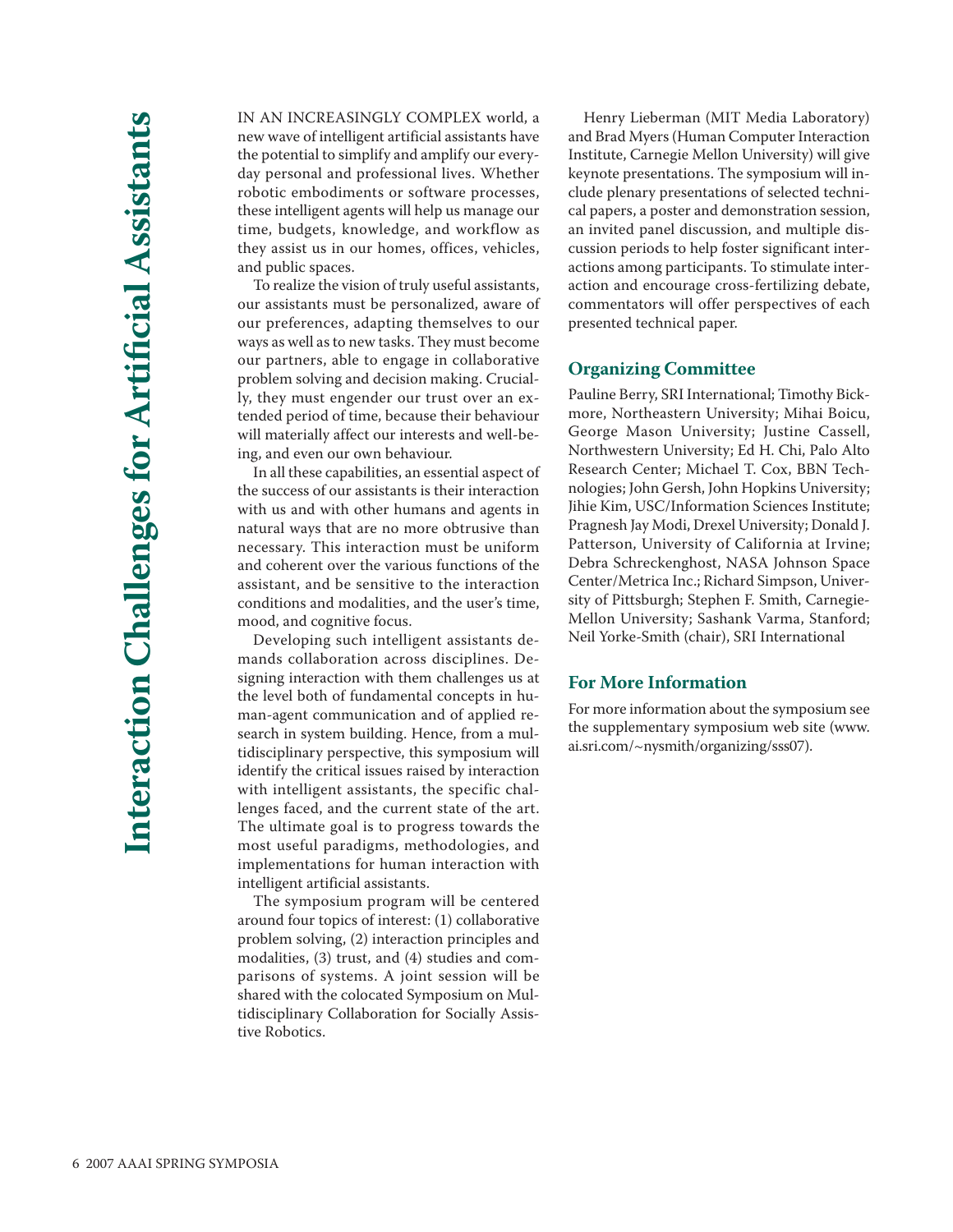TO ENDOW COMPUTERS with common sense is one of the major long-term goals of artificial intelligence research. Although we know how to build programs that excel at certain bounded or mechanical tasks which humans find difficult, such as playing chess, we have very little idea how to program computers to do well at commonsense tasks which are easy for humans. One approach to this problem is to formalize commonsense reasoning using mathematical logic. The challenges to creating such a formaliza-

tion include the accumulation of large amounts of knowledge about our everyday world, the representation of this knowledge in suitable formal languages, the integration of different representations in a coherent way, and the development of explicit reasoning methods that use these representations. The scaling problem is a particular challenge. Many bounded tasks which we already know how to build still cannot scale to broad scenarios involving commonsense knowledge, such as query answering and web service compositon on the semantic web, corpora-based computational biology, diagnosis, exploration of unfamiliar domains by robots and autonomous vehicles, and naturallanguage question answering.

We aim at a science of commonsense reasoning that enables applications in such broad domains as well as a deeper understanding of the ways in which humans engage in commonsense reasoning. This is the theme of the symposium. It will bring together researchers who have studied the formalization of commonsense reasoning. The focus will be on representation rather than on algorithms, and on formal rather than informal methods.

Topics of interest include action and causality, ontologies, levels of granularity of ontology and reasoning, large commonsense knowledge bases, axiomatizations of benchmark commonsense problems, exploration of new commmonsense domains in a preformal way, nonmonotonic reasoning, probabilistic reasoning, theories of context, mental attitudes, cognitive robotics, reasoning about interactions among agents, the semantic web, and natural language processing.

This symposium will be held in honor of John McCarthy, who will be 80 years old in September 2007. John McCarthy is, of course, the father of formal commonsense reasoning. We hope this dedication goes some small way to acknowledging the enormous contribution he has made to the field, and the lasting leadership and vision he has provided for many of us.

#### **Organizing Committee**

Eyal Amir, University of Illinois; Vladimir Lifschitz, University of Texas at Austin; Rob Miller, University College London.

For all enquiries please e-mail the symposium cochairs at commonsense07@ucl.ac.uk.

#### **For More Information**

For more information about the symposium see the supplementary symposium web site (www. ucl.ac.uk/commonsense07).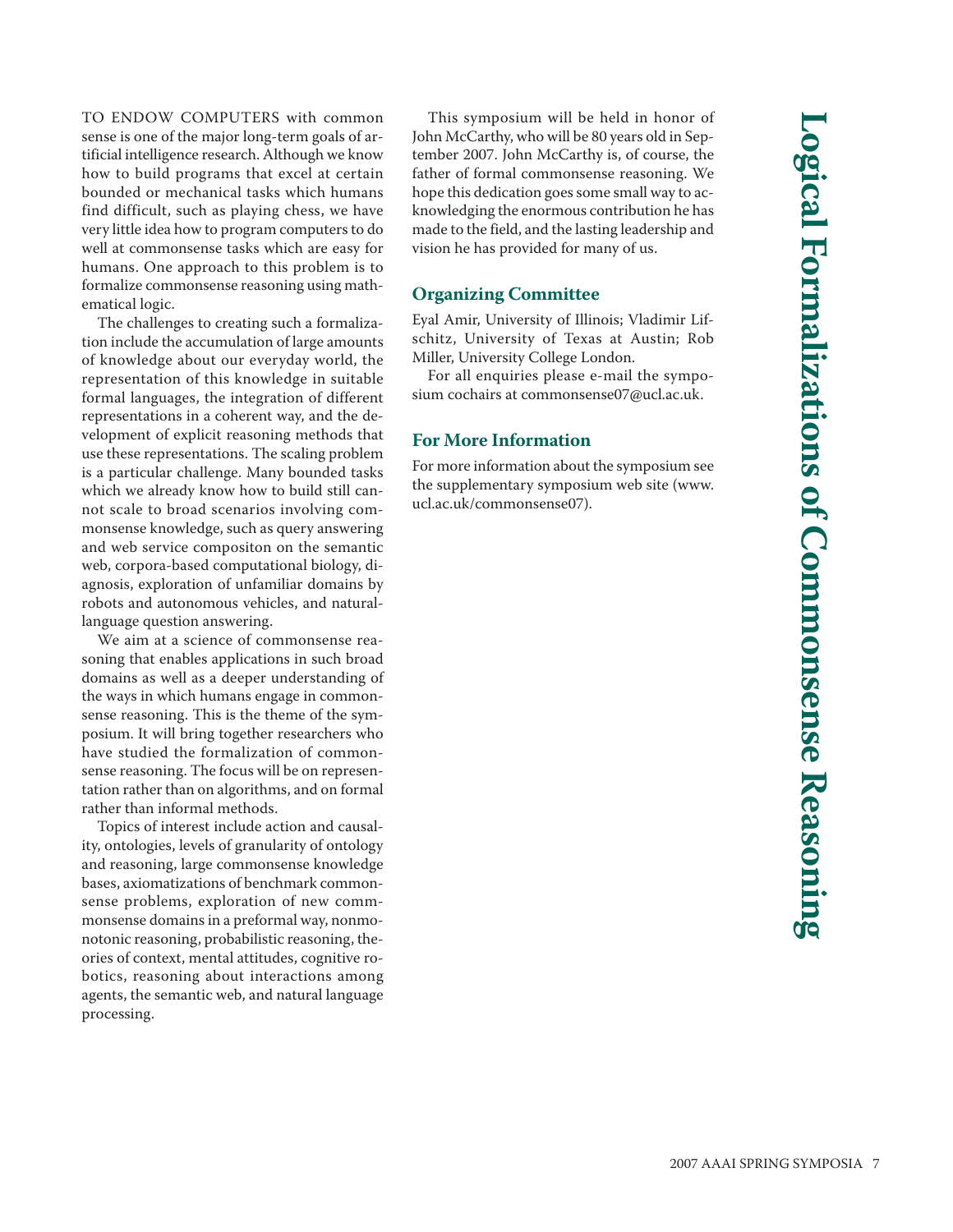THE TIME IS RIPE for the AI community to set its sights on machine reading—the automatic, unsupervised understanding of text. Over the last two decades or so, natural language processing (NLP) has developed powerful methods for low-level syntactic and semantic text processing tasks such as parsing, semantic role labeling, and text categorization. Over the same period, the fields of machine learning and probabilistic reasoning have yielded important breakthroughs as well. It is now time to investigate how to leverage these advances to understand text.

Machine reading (MR) is very different from current semantic NLP research areas such as information extraction (IE), or question answering (QA). Many NLP tasks utilize supervised learning techniques, which rely on handtagged training examples. For example, IE systems often utilize extraction rules learned from example extractions of each target relation. Yet MR is not limited to a small set of target relations. In fact, the relations encountered when reading arbitrary text are not known in advance! Thus, it is impractical to generate a set of hand-tagged examples of each relation of interest. In contrast with many NLP tasks, MR is inherently unsupervised.

Another important difference is that IE and QA focus on isolated "nuggets" obtained from text whereas MR is about forging and updating connections between beliefs. While MR will build on NLP techniques, it is a holistic process that synthesizes information gleaned from text with the machine's existing knowledge.

Our symposium will feature invited talks by leaders in the field including Tom Mitchell (CMU) and Oren Etzioni (University of Washington). We will have a small number of paper presentations and no panels (!), leaving ample time for discussion and brain storming sessions.

#### **Organizing Committee**

Oren Etzioni (chair), University of Washington; Ido Dagan, Bar Ilan University; Ronen Feldman, Bar Ilan University; Noah Friedland; Chris Manning, Stanford University; Tom Mitchell, Carnegie Mellon University; Peter Norvig, Google; Dan Roth, University of Illinois

#### **For More Information**

For more information about the symposium see the supplementary symposium web site (www. cs.washington.edu/homes/pjallen/aaaiss07/index.htm).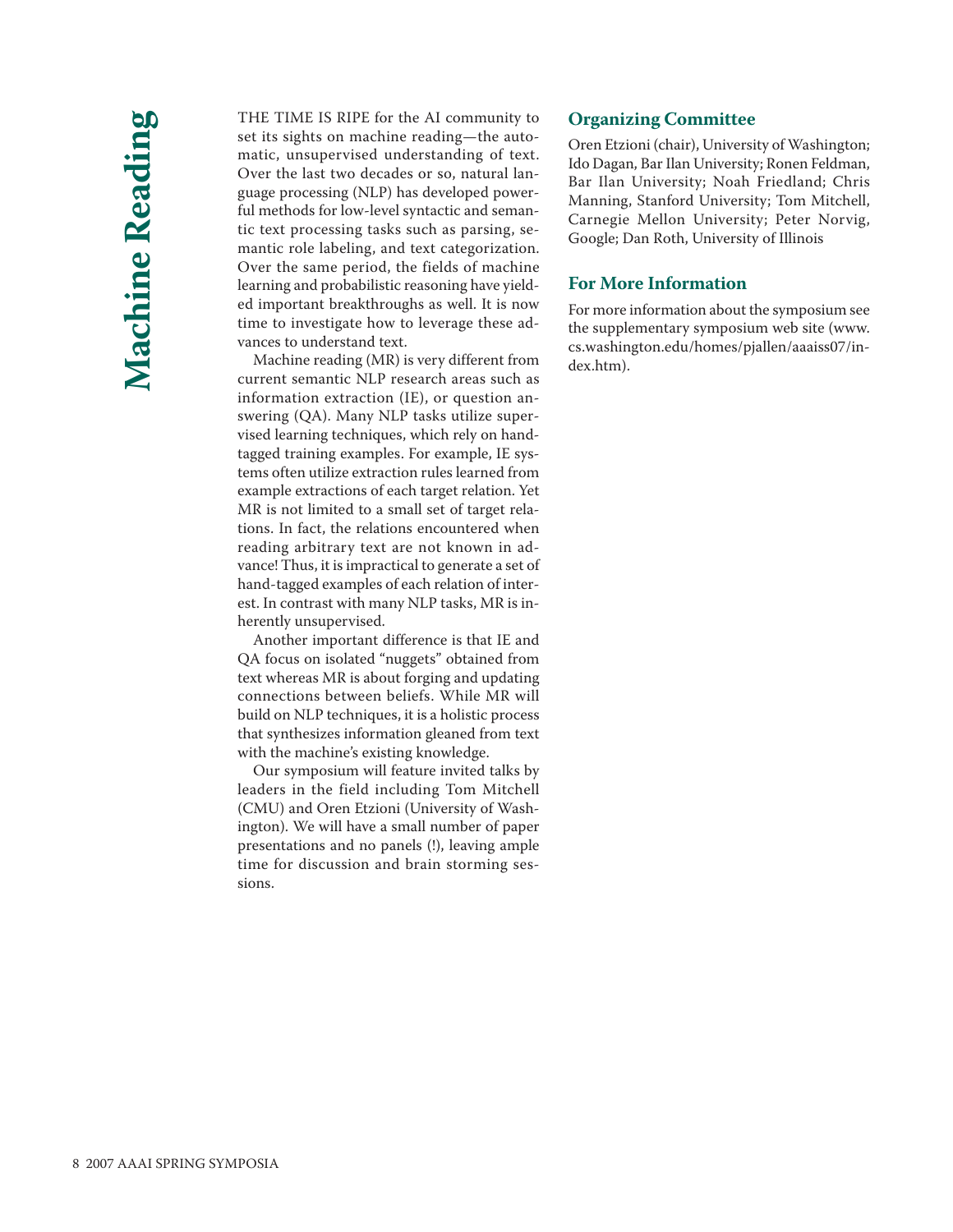HUMAN-ROBOT INTERACTION (HRI) for socially assistive applications emphasizes the centrality of social relationships to our everyday experiences. As we endow robots with interactive capabilities and integrate them into our lives, research is increasingly focused on the design of social interactions that have the potential to enhance the quality of life of a variety of populations. Such robots should use social capabilities to assist humans in physical or cognitive tasks such as rehabilitation and training exercises, therapeutic and educational play, mobility, providing information, housework, and so on.

An effective socially assistive robot must understand and interact with its environment safely, exhibit social behavior, and focus its attention and communication on users in order to help them achieve specific goals. The robot's physical embodiment, appearance, verbal and nonverbal communicative abilities, and empathy play key roles in its assistive effectiveness. The complex integration of social factors and technical design encourages problem-, task-, or issue-based engagement across multiple disciplines with an artifact rich in both social and technological significance. Working in this domain is challenging due to the differences in terminology, methodology, practices, and ethical considerations inherent in multidisciplinary collaboration.

### **Symposium Organization**

The symposium will be very interactive, with paper and poster presentations, panels, and special sessions that will promote and facilitate interdisciplinary communication and will identify ripe areas for the application of assistive technology.

Three invited speakers, Sal Restivo of Rensselaer Polytechnic Institute (USA), Brian Scassellati of Yale University (USA), and Raja Chatila of LAAS-CNRS (France), will open each day of the symposium. Two joint sessions are planned: one with the "Interaction Challenges for Intelligent Assistants" symposium, organized by Neil Yorke-Smith; and one with the "Robots and Robot Venues: Resources for AI Education" symposium, organized by Zachary Dodds. Two special Stanford University lab tours are also planned for the symposium: Clifford Nass's "Communication between Humans and Interactive Media" laboratory; and Oussama Khatib's robotics laboratory, which focuses on safety in human-robot interaction with manipulator robotics.

# **Organizing Committee**

Adriana Tapus (cochair), University of Southern California; Marek Michalowski (cochair), Carnegie Mellon University; Selma Sabanovic (cochair), Rensselaer Polytechnic Institute; Cynthia Breazeal, Massachusetts Institute of Technology; Kerstin Dautenhahn, University of Hertfordshire; Carl DiSalvo, Carnegie Mellon University; Maja Mataric, University of Southern California; Francois Michaud, University of Sherbrooke; Illah Nourbakhsh, Carnegie Mellon University; Reid Simmons, Carnegie Mellon University.

# **For More Information**

For more information about the symposium see the supplementary symposium web site (www. robotics.usc.edu/~tapus/AAAISpringSymposium2007).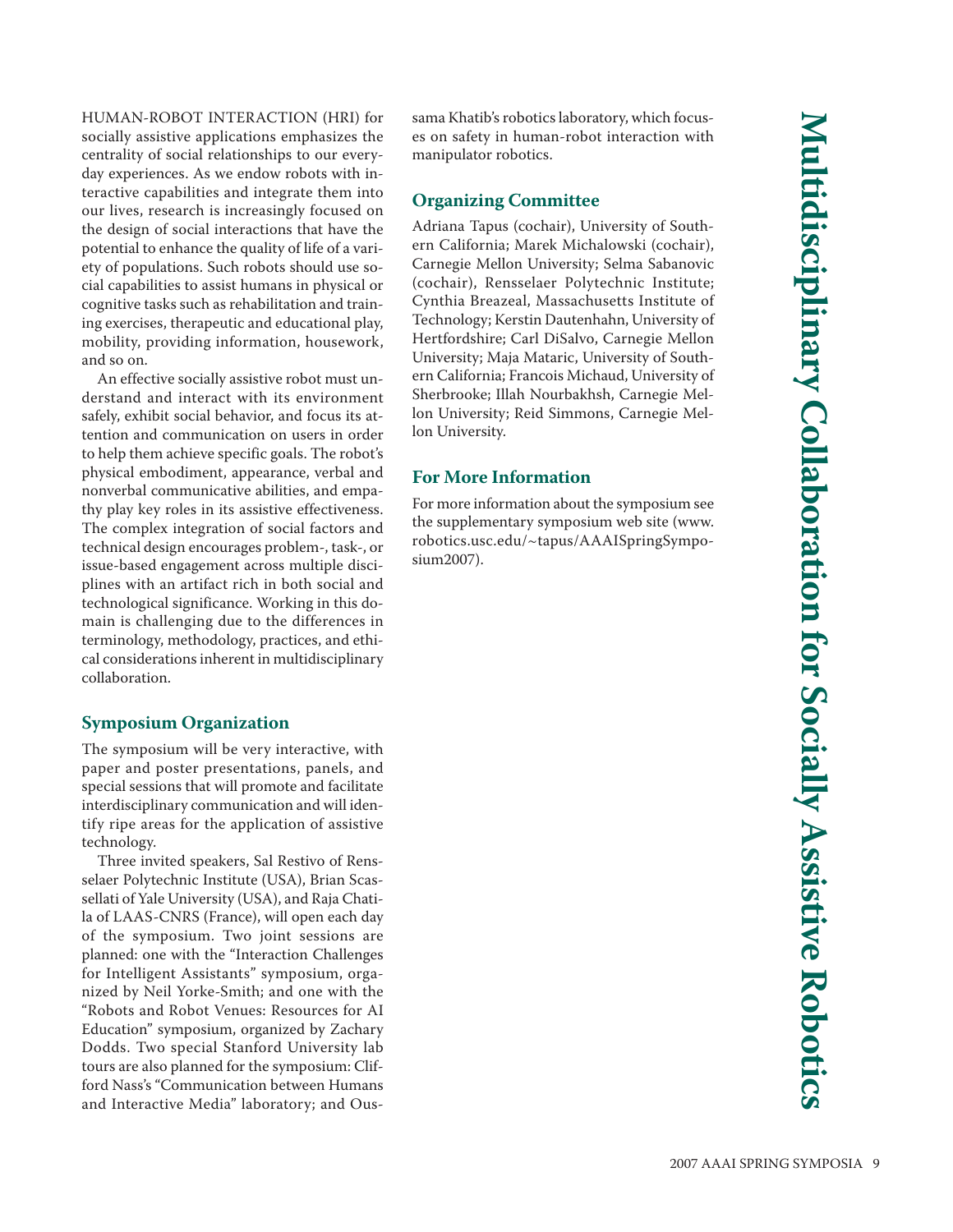THE ORGANIZERS OF THE symposium on Quantum Interaction are interested in combining AI and quantum mechanics. QI is emerging from physics into nonquantum domains such as human language, cognition, information retrieval, decision-making, biology, political science, organizations and AI. The QI model has already been applied to the field of social interaction (quantum game theory).

This symposium will bring together researchers interested in applying: (1) QI to address AI problems in nonquantum domains; (2) AI to QI (such as Quantum based agent models (Q-BAMs)); or (3) QI with AI to address previously unsolved problems in other fields.

The organizers are also interested in whether a QI approach to AI can be supported by field results in a specific content area; for example, non-monotonic reasoning (NMR), or organizational decision-making. The connection of ideas presented to AI must be clearly specified.

The symposium will feature long papers, position papers, and a series of carefully selected invited presentations. Long papers cover some of the following topics reflecting traditional aspects of AI reinterpreted from a quantum perspective:

- Multiagent protocols using quantum entanglement
- Interconnections of quantum, machine and human learning
- Quantum structures in linguistics and multiagent systems
- Quantum theory and information retrieval
- Automated quantum reasoning
- Quantum causal networks and Markov entanglement networks
- Quantum interactions between inference and decision making
- Quantum information dynamics
- Semantics motivated from quantum theory, such as representation of concepts, distributional and symbolic models of meaning
- Quantum effects in human memory
- Quantum agency

The position papers promote thought-provoking ideas in the more embryonic stages:

- Quantum foundations of consciousness
- The application of quantum theory to economic modeling

Quantum interaction is a cross-disciplinary field in its formative stages. Therefore invited speakers have been selected from philosophy of science, quantum logic, quantum computing and physics disciplines.

The organizers encourage those without accepted papers, especially graduate students, to attend to help shape the future direction of this new field. Similarly, posters are encouraged (7 or fewer pages with contact information and a central idea).

# **Organizing Committee**

Peter Bruza, Queensland University of Technology, Australia (p.bruza@qut.edu.au); Wil liam Lawless, Paine College, (lawlessw@mail. paine.edu); C.J. van Rijsbergen, University of Glasgow (keith@dcs.gla.ac.uk); and Don Sofge, Naval Research Laboratory, DC (sofge@aic.nrl. navy.mil).

#### **For More Information**

For further information including a list of authors, accepted papers, invited speakers and graduate travel funding, see the supplementary symposium web site (ir.dcs.gla.ac.uk/qi2007).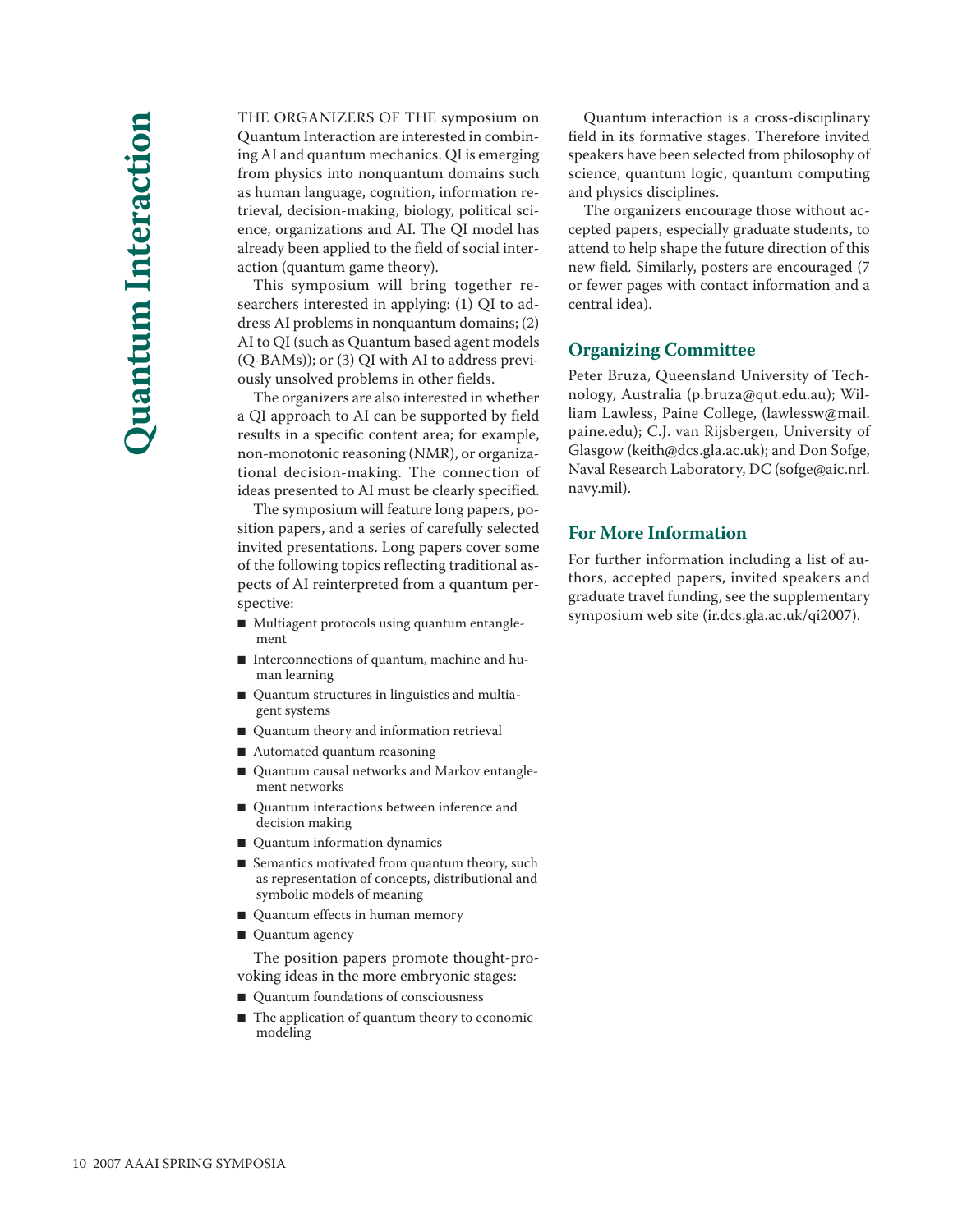MANY UNDERGRADUATE educators have embraced autonomous robots over the past decade. In tandem, the number and popularity of robot-themed exhibitions and competitions has surged. These venues spark interest in AI, motivate class or research projects, and invite students into communities that extend beyond the walls of their particular institution. Yet obstacles to participation can be substantial: they include robots' time-and-money costs, curricular constraints, and the competitiveness underlying some robotic venues. This symposium will explore the undergraduate educational space involving autonomous robots, with an eye toward optimizing robots' and robot venues' effectiveness under these and other very real constraints.

The major goal of the symposium is to bring together hardware, software, and curriculum designers, interested educators, and robot contest or exhibition organizers. We will investigate how educators can leverage autonomous robots and robot venues as educational experiences for their students, particularly in an undergraduate setting. Questions we will address include

- What makes robot competitions and exhibitions inviting, worthwhile, and feasible for newcomers; what features will keep teams and schools returning?
- How can educators maximize the motivation and impact of robots and robot venues for their students while minimizing time-and-money costs?
- How can we lower the barriers to robot use and robot-themed community building with emerging hardware and software resources?
- What curricular strategies enable student participation at robot venues or support robotic research projects, while remaining realistic and workable?

The symposium will be structured as a series of quarter-day sessions of varying format, including panel discussions, a poster and demo session, and a few traditional paper presentations. Another session will include back-andforth interaction with several hardware and software developers and vendors about nearterm and medium-term directions for education resources for AI Robotics. The final morning of the symposium will be a short, hands-on robot contest and exhibition. Teams of 2-3 participants will have the opportunity to explore some of these emerging platforms via a specified challenge or a curriculum-development task of their own design.

# **Organizing Committee**

Zachary Dodds (dodds@cs.hmc.edu), Harvey Mudd College; Douglas Blank, Bryn Mawr College; Paul Rybski, Carnegie Mellon University; Jerry Weinberg, Southern Illinois University Edwardsville; Holly Yanco, University of Massachusetts Lowell

# **For More Information**

For more information about the symposium see the supplementary symposium web site (www. cs.hmc.edu/roboteducation/).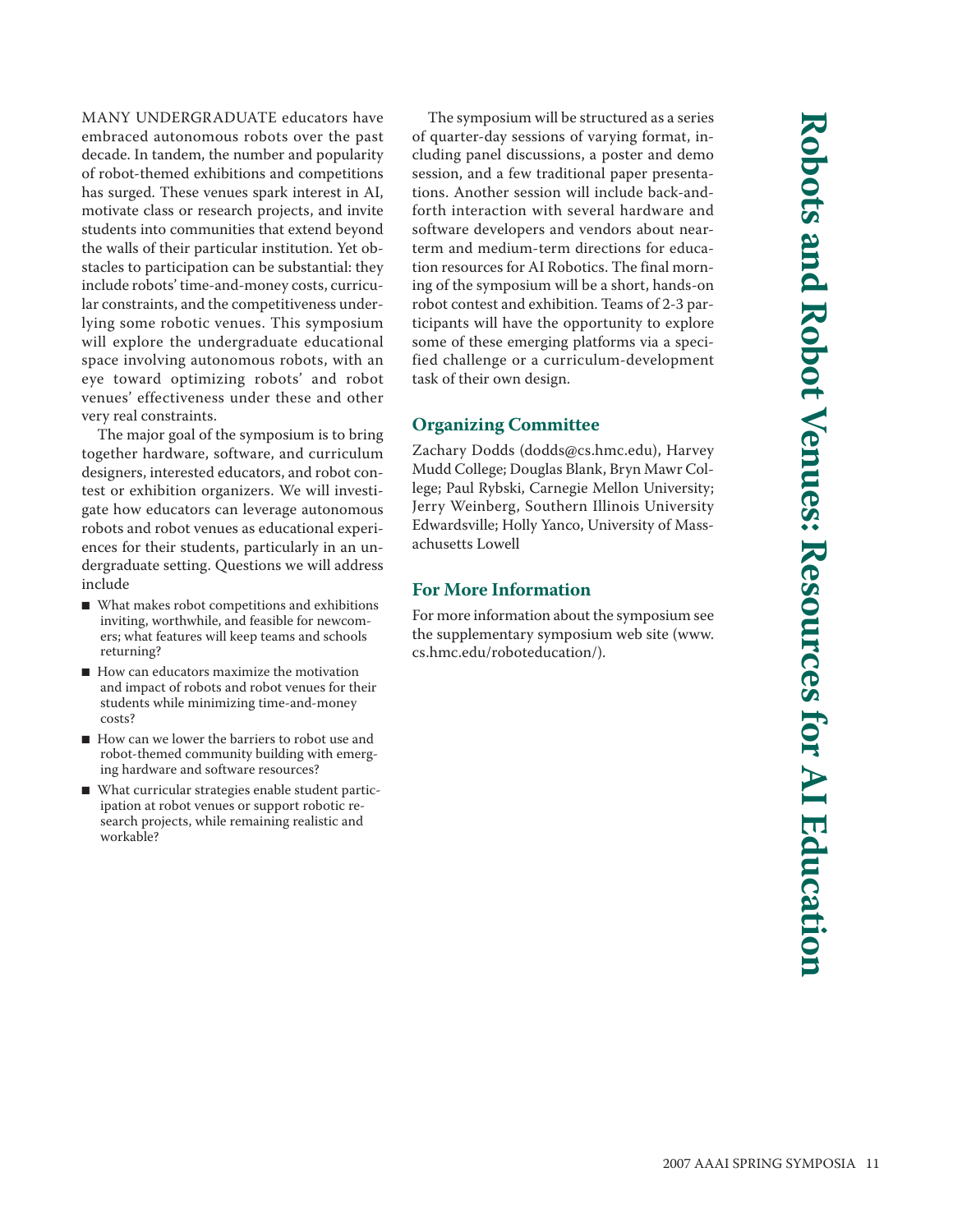ALL ATTENDEES MUST PREREGISTER. Each symposium has a limited attendance, with priority given to invited attendees. All accepted authors, symposium participants, and other invited attendees must register by February 9, 2007. After that period, registration will be opened up to the general membership of AAAI and other interested parties. All registrations must be postmarked by March 2, 2007.

Your registration fee covers your attendance at the symposium, a copy of the working notes for your symposium, and the reception.

Checks (drawn on US bank) or international money orders should be made out to AAAI. VISA, MasterCard and American Express are also accepted. Please fill out the attached registration form and mail it with your fee to:

AAAI 2007 Spring Symposium Series 445 Burgess Drive Menlo Park, CA 94025 USA

If you are paying by credit card, you may email the form to sss07@aaai.org or fax it to 650-321- 4457. Registration forms are also available on AAAI's web page: www.aaai.org/Symposia/ Spring/sss07.php.

*Please note:* All refund requests must be in writing and postmarked by March 9, 2007. No refunds will be granted after this date. A \$50.00 processing fee will be levied on all refunds granted.

When you arrive at Stanford, please pick up your complete registration packet at the Spring Symposium Series 2007 registration desk, which will be located on the lower level of the Cummings Art Building in the foyer of Annenberg Auditorium. Registration hours will be:

Monday, March 26 8:00 AM - 5:00 PM

Tuesday, March 27 8:30 AM - 5:00 PM

Wednesday, March 28 8:30 AM - 12:00 PM

Please call AAAI at 650-328-3123 for further information.

# **Accommodations**

For your convenience, AAAI has reserved a small block of rooms at the hotels listed below. Symposium attendees must contact the hotels directly. Please identify yourself as an AAAI Spring Symposium Series attendee to qualify for the reduced rates. Attendees are encouraged to reserve early because of limited hotel rooms due to other events in the Palo Alto area at the same time.

#### **Creekside Inn**

3400 El Camino Real Palo Alto, CA 94306 *Telephone:* 650-493-2411 Or 1-800-492-7335 *Fax:* 650-493-6787 *E-mail:* res@creekside-inn.com Please refer to "AAAI Spring Symposium 2007" Marguerite shuttle pick-up: 0.5 mile *Rates:* \$139 (S), \$149 (D) *Reserve before:* February 25, 2007

#### **Sheraton Palo Alto**

625 El Camino Real Palo Alto, CA 94301 *Telephone:* 650-328-2800 or 1- 800-325-3535 *Fax:* 650-327-7362 *E-mail:* SheratonReservation@pahotel.com Please refer to "AAAI Spring Symposium" Marguerite shuttle stop nearby *Rate:* \$189 (S), \$189 (D) *Reserve before:* February 23, 2007

#### **Stanford Terrace Inn**

531 Stanford Ave Palo Alto, CA 94306 *Telephone:* 650-857-0333 *E-mail:* reservations@stanfordterraceinn.com Please refer to Group number 97198 Stanford Terrace Shuttle available with advance notice. Marguerite shuttle stop nearby. *Rates:* \$155 (S), \$155 (D) *Reserve before:* February 25, 2007

#### **Other Hotels**

Available only on a first-come, first served basis; all prices are subject to changes without notice. Please also refer to www.stanford.edu/ dept/hds/chs/general/hotel.html for other op tions.

#### **Hotel California**

2431 Ash Street Palo Alto, CA 94306 *Telephone:* 650-322-7666 *Fax:* 650-321-7358 *Website:* www.hotelcalifornia.com/ Marguerite shuttle stops in front *Rates:* \$92.50 – \$125

#### **The Cardinal Hotel**

235 Hamilton Ave Palo Alto, CA 94301 *Telephone:* 650-323-5101 *Fax:* 650-325-6086 *Website:* www.cardinalhotel.com/ *Rates:* \$90- – 129 (S) or (D)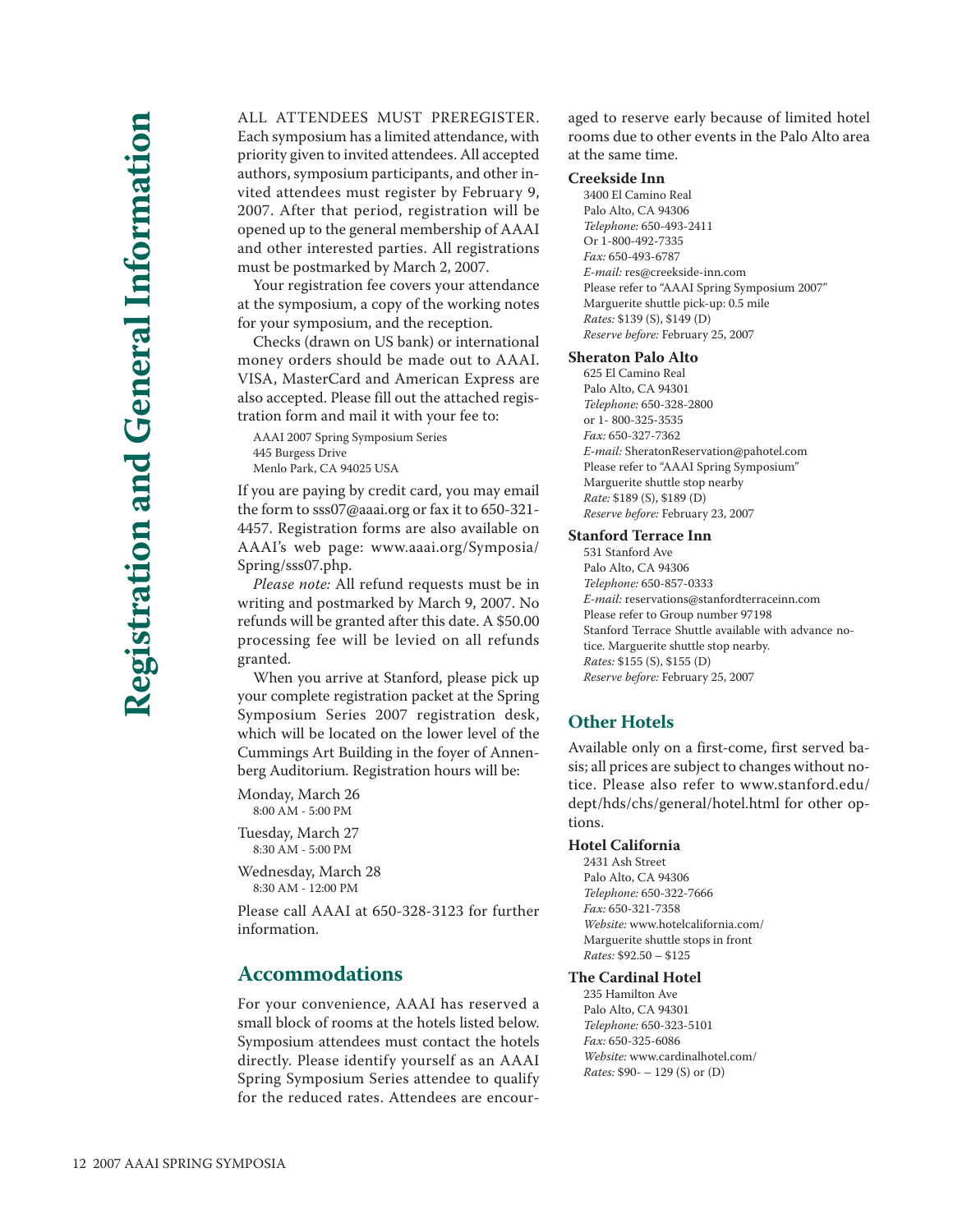#### **Quality Inn**

3901 El Camino Real Palo Alto, CA 94306 *Telephone:* 800-393-5419 *Fax:* 650-494-7833 *Website:* www.paloaltoqi.com/index.asp Rates: \$79.99 – 99.99 (S) or (D)

# **Disclaimer**

In offering the Creekside Inn, the Sheraton Palo Alto, and the Stanford Terrace Inn (hereinafter referred to as "Suppliers") and all other service providers for the AAAI Spring Symposium Series, the American Association for Artificial Intelligence acts only in the capacity of agent for the Suppliers, which are the providers of hotel rooms and transportation. Because the American Association for Artificial Intelligence has no control over the personnel, equipment or operations of providers of accommodations or other services included as part of the Symposium program, AAAI assumes no responsibility for and will not be liable for any personal delay, inconveniences or other damage suffered by symposium participants which may arise by reason of (1) any wrongful or negligent acts or omissions on the part of any Supplier or its employees, (2) any defect in or failure of any vehicle, equipment or instrumentality owned, operated or otherwise used by any Supplier, or (3) any wrongful or negligent acts or omissions on the part of any other party not under the control, direct or otherwise, of AAAI.

# **Ground Transportation and Parking**

This information is the best available at time of printing. Fares and routes change frequently. Please check by telephoning the appropriate numbers below for the most up-to-date information.

#### **South Bay Shuttle**

Van service from San Francisco Airport to Palo Alto is \$26 for one person one way. The fare from San Jose Airport to Palo Alto is \$34. Cash, major credit cards, or checks accepted. For reservations call 408-225-4444 or 800-548- 4664.

#### **SuperShuttle**

24 hour van service to and from San Francisco to Palo Alto. The shared ride fare from San Francisco Airport to Palo Alto is \$24 per person one-way plus \$8 per additional passenger. Cash or major credit cards only. For reservations call 415-558-8500 or 800-258-3826 (outside California). Reservations can also be made over the web at www.supershuttle.com

#### **Stanford Shuttle**

The Stanford University Marguerite Shuttle Bus service provides service from several points along El Camino Real, the train station, and other surrounding locations to the Stanford Oval as well as transportation around the Stanford Campus. For route and schedule information, see transportation.stanford.edu/ marguerite/MargueriteShuttle.shtml

#### **Train**

CalTrain runs between San Francisco and San Jose station, with stops in Palo Alto, starting at 5:00 am with the last train leaving San Francisco at 11:59 PM (weekdays). For up-to-date fare information and timetables, please visit www.caltrain.org/ or call 800-660-4287.

#### **Parking**

Special symposium parking will be available at the Galvez Lot on the Stanford campus from March 26-28, at a cost of \$10.00 for all three days. Please indicate on the symposium registration form if you would like a parking permit. The permit will be mailed to you with your registration receipt, along with a map and directions to the assigned parking areas. Please note that parking permits are valid only in designated areas.

If you park in the SSS-07 designated parking lot, you will need to take the campus shuttle (Marguerite) to the Spring Symposium registration area and sessions. Please allow an extra thirty minutes travel time in your schedule for the shuttle.